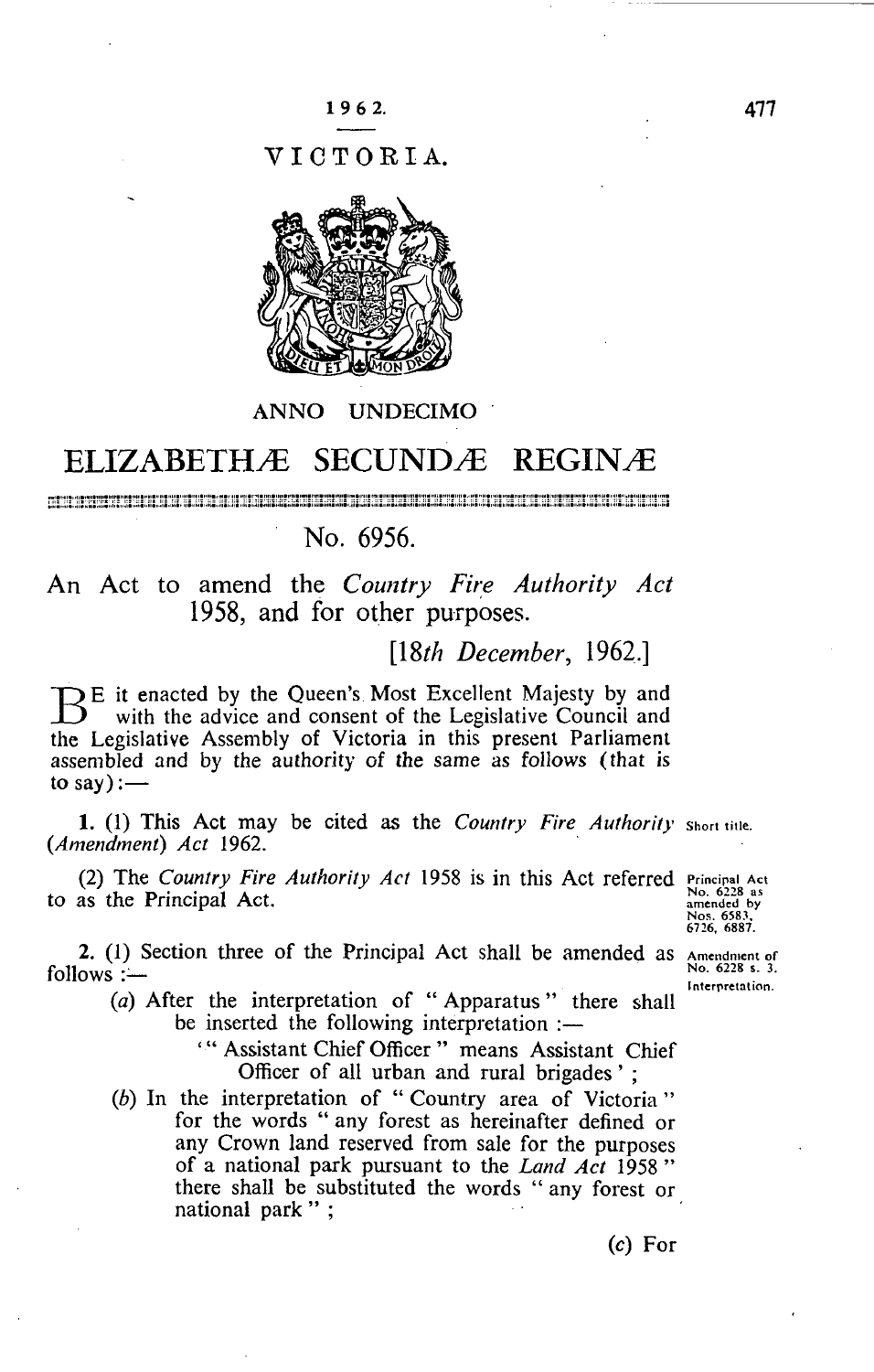*(c)* For the interpretation of " Deputy Chief Officer " there shall be substituted the following interpretation :— ' "Deputy Chief Officer" means Deputy Chief

Officer of all urban and rural brigades';

- *(d)* After the interpretation of " Financial year " there shall be inserted the following interpretation :—
	- ' " Fire protected area " means fire protected area within the meaning of section three of the *Forests Act* 1958 ' ;
- *(e)* For the interpretation of " Forest" there shall be substituted the following interpretation ;—

' " Forest" means State forest within the meaning of section three of the *Forests Act* 1958 ' ;

 $(f)$  After the interpretation of "Forest" there shall be inserted the following interpretation :—

> ' " Forest officer " means forest officer within the meaning of the *Forests Act* 1958 ' ;

(g) After the interpretation of " Municipal district" there shall be inserted the following interpretation :—

> " National park" means national park within the meaning of section three of the *National Parks Act* 1958.'

Consequential (2) In sub-section (1) of section thirty-seven sub-section (1) amendment of (2) In sub-section (1)  $N_{0.6}^{100}$  s». 37, of section thirty-eight and sub-sections (1) and (2) of section forty-nine of the Principal Act the expression " within the meaning of the *Forests Act* 1958 " shall be repealed.

Amendment of<br>No. 6228 s. 17.<br>Officers,<br>employes, &c.

3. For section seventeen of the Principal Act there shall be substituted the following section :—

IT. The Authority may from time to time appoint and  $\lim_{x \to a}$  at any time suspend or remove— $\lim_{x \to a}$ 

- *(a) a* Chief Officer ;
- (c) a Senior Assistant Chief Officer and as many other Assistant Chief Officers as it thinks necessary :
- $(d)$  a Regional Officer in respect of each region (not (*d)* a Regional Officer in respect of each region (not being a region consisting wholly of an urban  $\frac{1}{1}$
- (e) such permanent and part time officers and members  $\epsilon^f$  being decomposite accessor to each of brigades as it thinks necessary ; and
- $(1)$  a Secretary and such other administrative officers and such employés as it thinks necessary."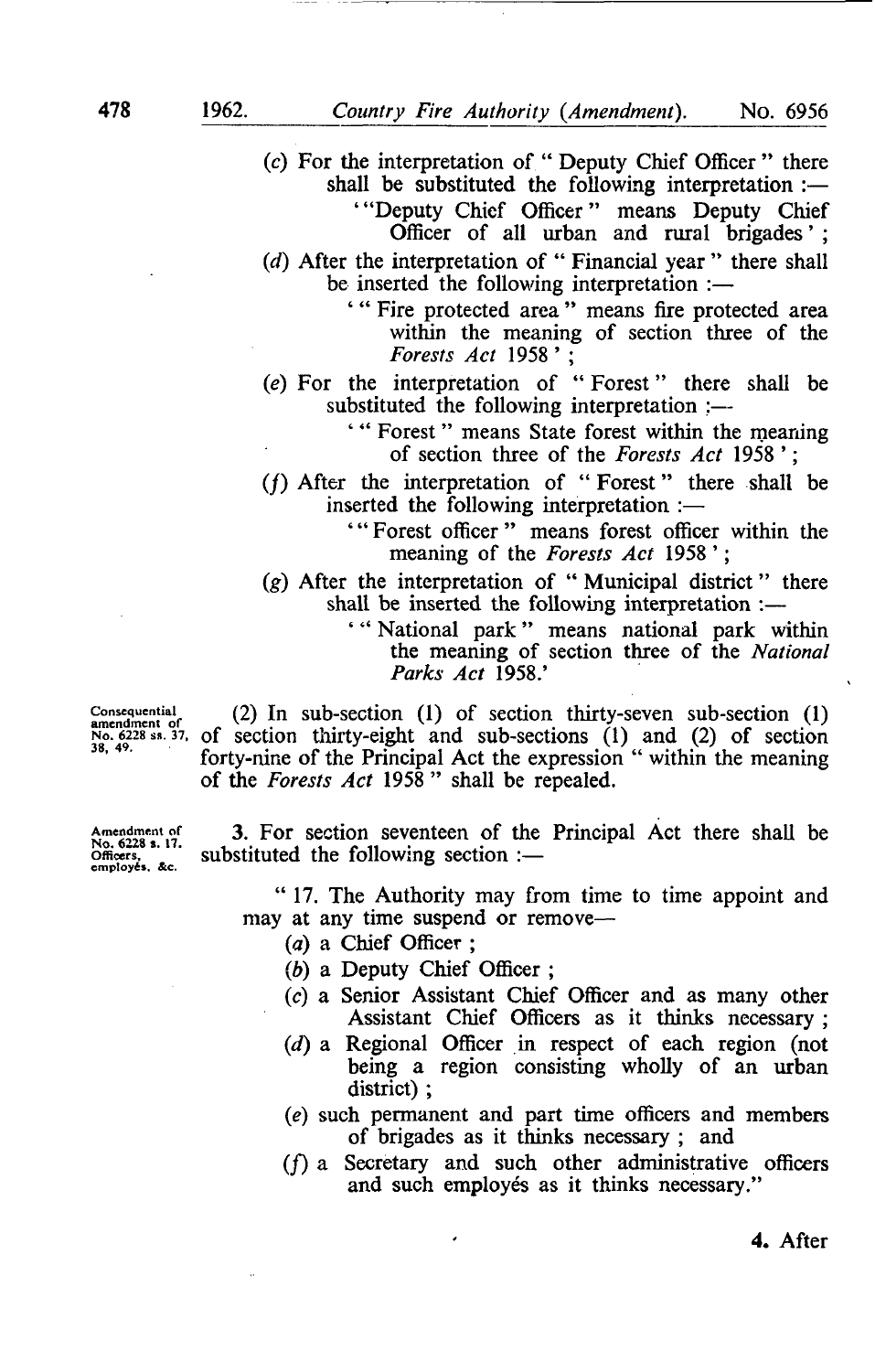4. After section twenty-one of the Principal Act there shall New section 21.4<br>inserted the following section :be inserted the following section :-

" 21A. Notwithstanding anything to the contrary in any Act Power to grant but subject to the provisions of sections eighteen and nineteen Crown land of the *Land Act* 1958 and by agreement with the Commissioner of Crown Lands and Survey the Governor in Council may grant any unalienated Crown land to the Authority for the purposes of this Act at such price and upon such terms and conditions as the Governor in Council thinks fit."

5. In section twenty-three A of the Principal Act for the words Amendment of No. 6288 s. 23A. " rural brigades " there shall be substituted the word" brigades ". Groups of

6. (1) Section twenty-eight of the Principal Act shall be amended Amendment of  $\frac{1}{N_0}$ . 6228 s. 28. as follows :-

- $(a)$  In  $f(x)$ (a) In sub-section (1) the word appropriate (wherever duties of the contract of the metal of the contract of the contract  $\alpha$ 
	- occurring) shall be repealed ;  $\frac{1}{2}$  . Officer. *(b)* For sub-sections (2) and (3) there shall be substituted  $\frac{16}{2}$  sub-sections :

 $(2)$  In and for any urban or rural district  $\frac{2}{\text{dustes of}}$ any Assistant Chief Officer shall, in the absence of Assistant Chief<br>the Chief Officer and the Deputy Chief Officer, Begional the Chief Officer and the Deputy Chief Officer, unless tlie Authority otherwise directs or the regulations otherwise provide, have all the powers authorities duties and liabilities conferred or imposed by this Act on the Chief Officer except the power to issue a permit pursuant to sub-section (1A) of section forty of this Act.

(3) In and for the urban and rural districts in his region any Regional Officer shall, in the absence of the Chief Officer the Deputy Chief Officer and any Assistant Chief Officer unless the Authority otherwise directs or the regulations otherwise provide, have all the powers authorities duties and liabilities conferred or imposed by this Act on the Chief Officer except the power to issue a permit pursuant to sub-section (1A) of section forty of this Act."

(2) In sub-section (2) of section forty-two of the Principal Act consequential the word "appropriate" shall be repealed.  $N_0$ , 6228 s, 42.

**Power of brigade to carry out fire prevention works with consent of owners. &c.. of land or municipalities or public authorities.** 

7. For

**brigades.**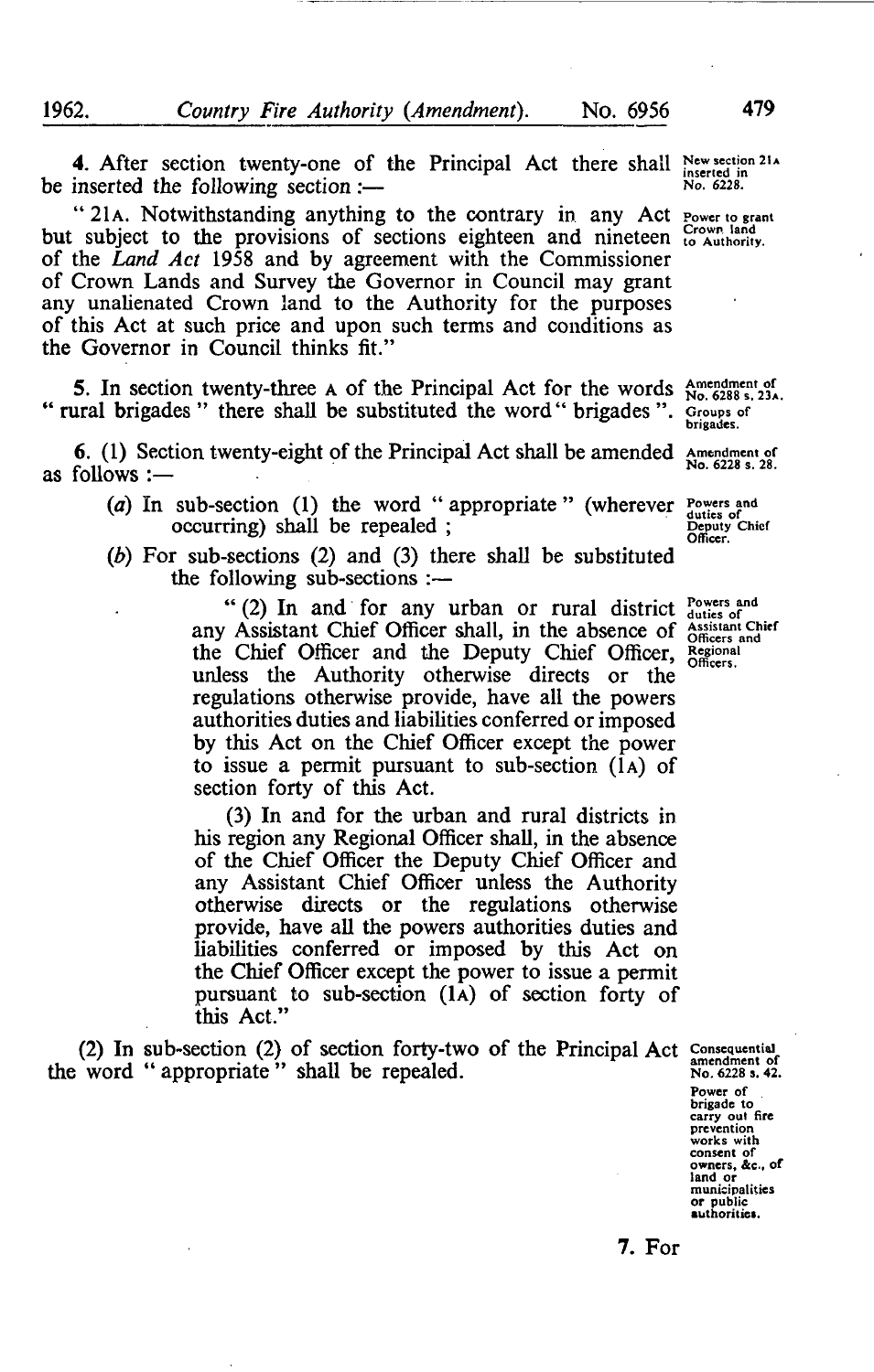**officers at** *a r o r*  **fires.** 

Amendment of 7. For paragraph  $(b)$  of section thirty of the Principal Act No. 6228 s. 30. Powers of there shall be substituted the following paragraph :-

" $(b)$  He shall have the control and direction of-

 $\left\{ \right.$ 

- (i) any brigade or brigades present at the fire ; and
- (ii) any persons who voluntarily place their services at his disposal either individually or as members of any fire fighting organization (whether established by or for the purposes of a statutory authority or body corporate or not) whilst they remain present at the fire."

**Amendment of No. 6228 s. 33.** 

**Authority or Forests Commission may be solely responsible for fire suppression in certain areas.** 

8. For section thirty-three of the Principal Act there shall be substituted the following section :—

" 33. (1) *(a)* The Authority and the Forests Commission may jointly determine that either the Authority or the Forests Commission shall be solely responsible for the suppression of fires in any part of Victoria which lies outside the metropolitan fire district.

*{b)* Notice of every such determination describing by plan or otherwise the boundaries of the part of Victoria affected by the determination shall be published in the Government *Gazette* and a newspaper circulating generally in that part of Victoria and thereupon the Authority or the Forests Commission (as the case may be) shall be solely responsible accordingly for the suppression of fires in that part of Victoria.

**Exercise of powers of Chief Officer.** 

(2) The powers and authorities conferred by this Act on the Chief Officer in respect of any district shall be exercisable^

- *id)* in the case of a fire burning—
	- (i) in any part of the country area of Victoria (not being a fire protected area or a part of Victoria in which by reason of a determination made pursuant to sub-section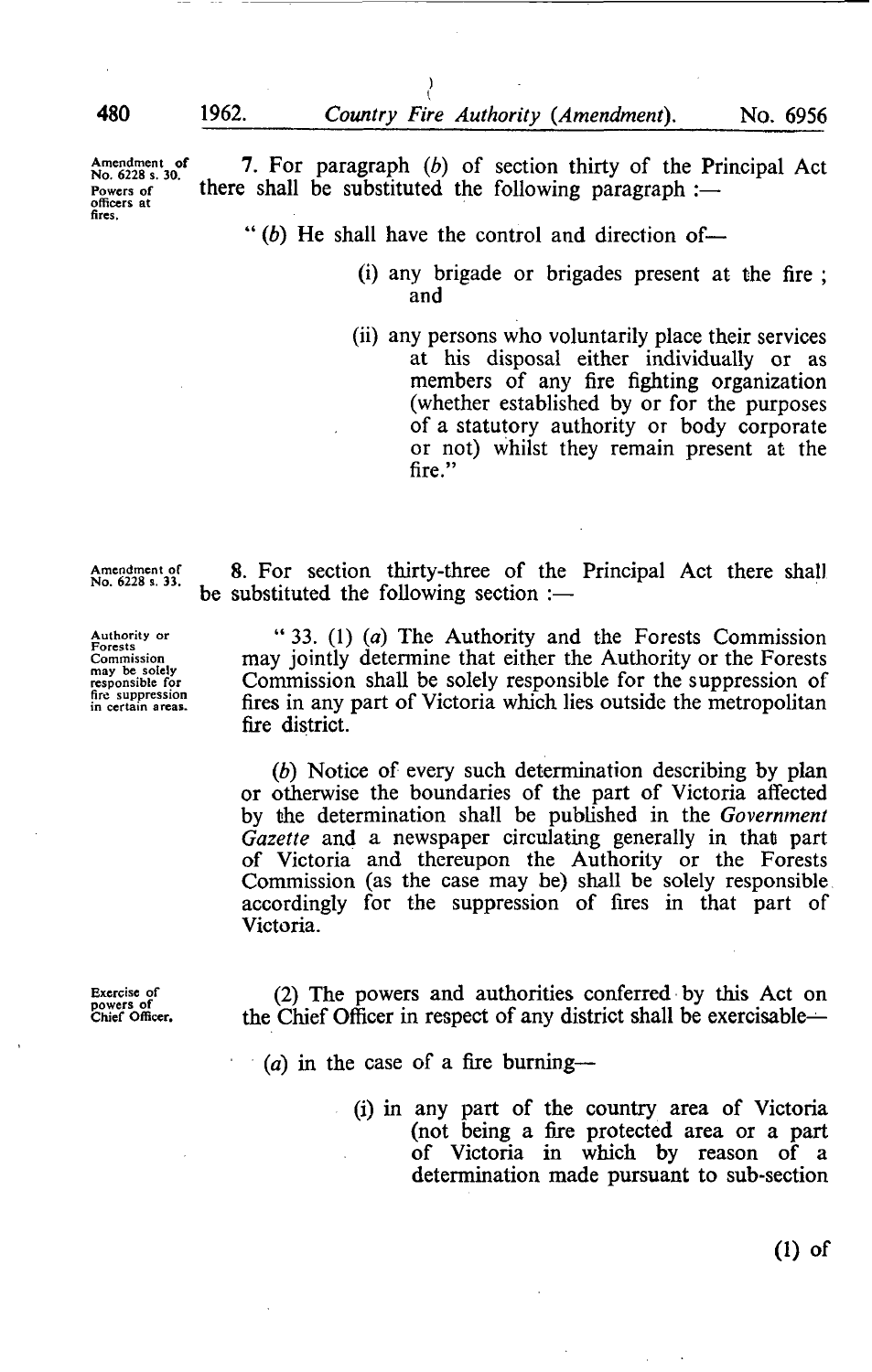(1) of this section the Forests Commission is solely responsible for the suppression of fires) ; or

(ii) in any part of Victoria in which by reason of a determination made pursuant to sub-section (1) of this section the Authority is solely responsible for the suppression of fires—

by the Chief Officer or any officer in charge of a brigade or group of brigades who is present at the fire or, if the Chief Officer or any such officer in charge is not present at the fire or is unable to exercise the said powers and authorities, by any forest officer who is present at the fire ; and

- $(b)$  in the case of a fire burning—
	- (i) on any land within any forest or national park or within any fire protected area (not being land in a part of Victoria in which by reason of a determination made pursuant to sub-section (1) of this section the Authority is solely responsible for the suppression of fires) ; or
	- (ii) in any part of Victoria in which by reason of a determination made pursuant to sub-section (1) of this section the Forests Commission is solely responsible for the suppression of fires—

by any forest officer present at the fire or, if no forest officer is present at the fire or able to exercise the said powers and authorities, by the Chief Officer or any officer in charge of any brigade or group of brigades who is present at the fire."

9. (1) For sub-section (1) of section thirty-four of the Principal  $\Delta_{\text{Nnendment of}}$ Act there shall be substituted the following sub-section :—  $N_0$ . 6228 s. 34.

" (1) Where a fire (not being part of burning off operations occupier to carried out under and in accordance with this Act or any permit *extinguish or* or direction given thereunder or under and in accordance with  $\frac{\text{brigode}}{\text{off}}$  for in the *Forests Act* 1958 or any direction or authority given meal district thereunder) is burning on any land in any rural district at period.  $t_{\text{max}}$  is burning on any land in any rural district at  $t_{\text{max}}$ any time during the relevant summer period the occupier of

that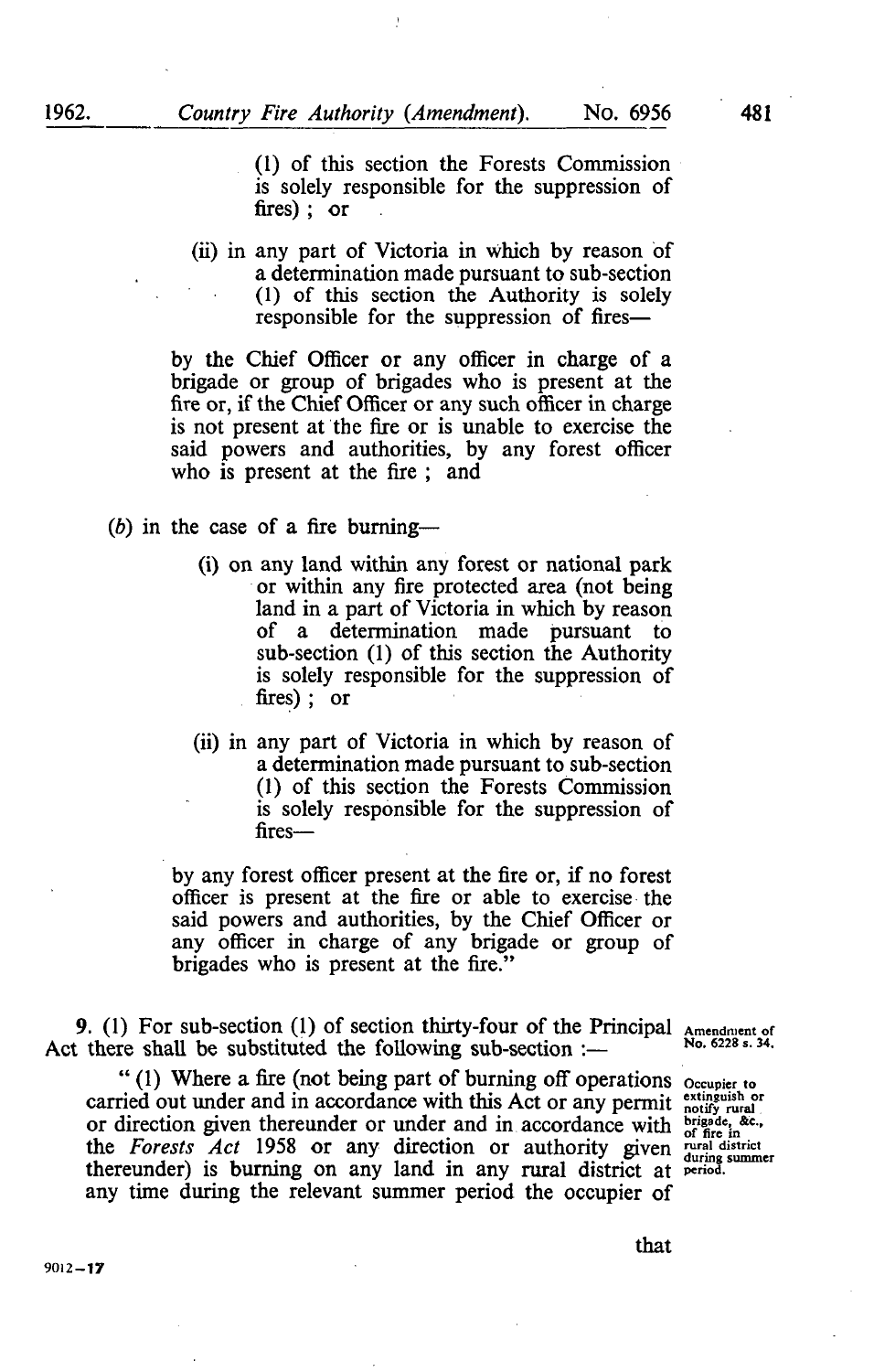that land immediately upon becoming aware of the fire and whether he has lighted or caused the fire to be lighted or not—

- (a) shall take all possible steps to extinguish the fire or take such steps as he is able to prevent the fire from spreading ; and
- *{b)* if he is unable without assistance to extinguish the fire and any practicable means of commimication are available, shall without leaving the fire unattended inform or cause to be informed the nearest available officer or member of a brigade or a forest officer or a member of the police force of the existence and locality of the fire."

Penalty. (2) In sub-section (2) of section thirty-four of the Principal Act for the words " Fifty pounds " there shall be substituted the words " One hundred pounds or to imprisonment for a term of not more than twelve months or to both such penalty and imprisonment".

Amendinent of **10.** Sub-section (1) of section thirty-nine of the Principal Act No. 6228 s. 39. Shall be amended as follows :— Provisions shall be amended as follows :—<br>
relating to<br>
relating fires.<br>
(a) The expression " (exce

- lighting fires.<br> *ac.*, in rural (*a*) The expression " (except in any part thereof which lies<br>
districts during within any fire protected area within the meaning of<br>
summer period. summer period.<br> $\frac{M_{\text{max}}}{M_{\text{max}}}$  the Forests Act 1958)" shall be repealed : the *Forests Act* 1958) " shall be repealed ;
	- *(b)* In paragraph (a)—
		- (i) for the words " provisions of this Act " there shall be substituted the words " provision of this Act":
		- (ii) for paragraph (iii) there shall be substituted the following paragraph  $\leftarrow$ 
			- " (iii) Before the fire is lighted every part of the ground within ten feet of the trench or the site of the fire-place shall be cleared of all inflammable<br>material whatsoever, whether whatsoever, growing or not growing, and the fire shall not be lighted unless the space above that ground is free of any such material"; and
		- (iii) for the words " have been guilty of a contravention of " there shall be substituted the words " contravened or failed to comply with ":

**redation** in **rural**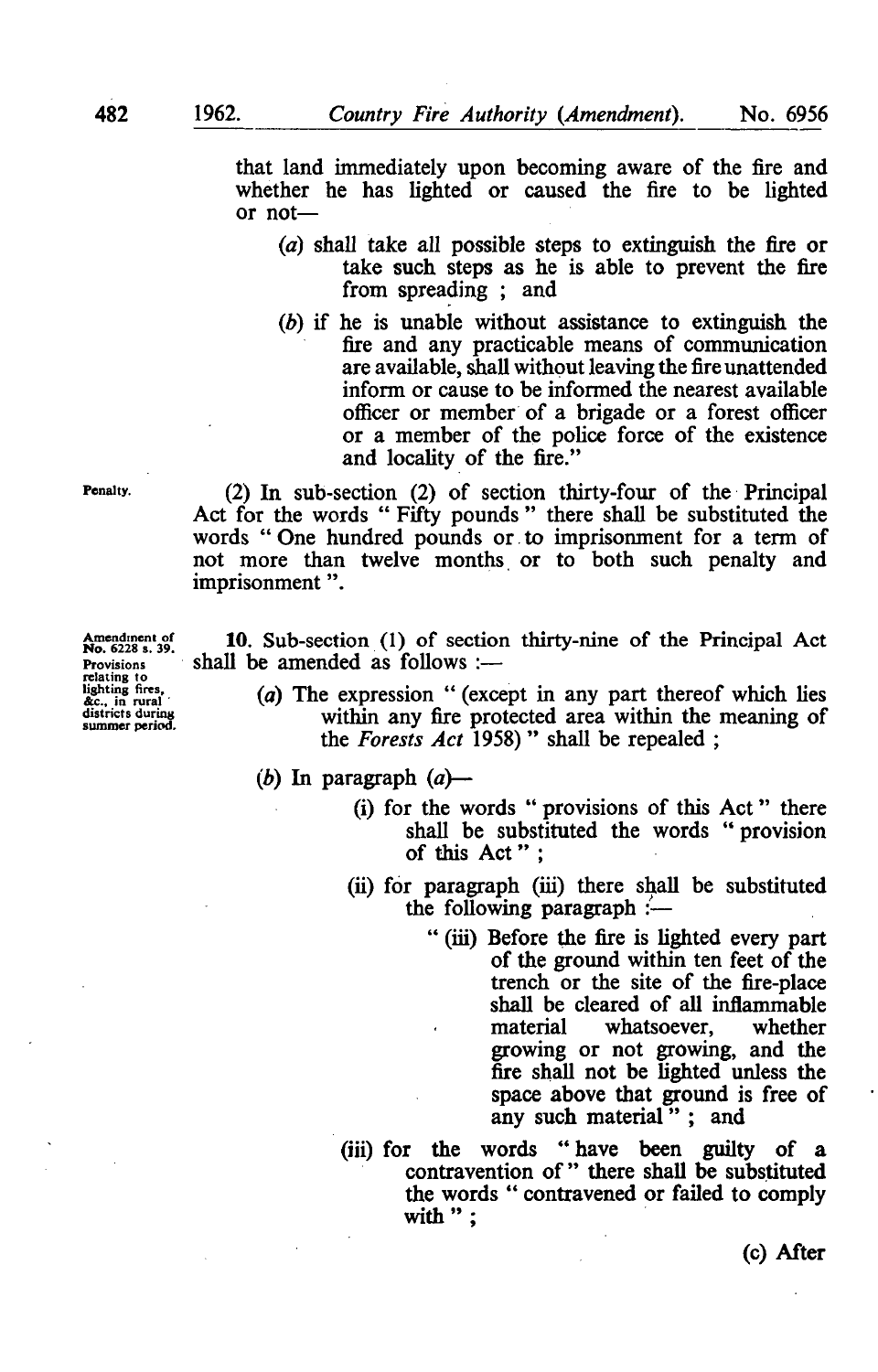- (c) After paragraph *{d)* there shall be inserted the following paragraph :—
	- " (e) Every person who finds any fire burning shall as soon as practicable inform or cause to be informed the nearest available officer or member of a brigade or a forest officer or a member of the police force of the existence and locality of the fire."

11. Section forty of the Principal Act shall be amended as Amendment of **follows :—** ptics of the participate of the provisions of the provisions of the provisions of the provisions of the provisions of the provisions of the provisions of the provisions of the provisions of the provisions of t

- *(a)* In paragraph *(a)* of sub-section (1) for the words " this <sup>fare danger</sup>. or any other Act" there shall be substituted the words " any provision (other than sub-section (1A) or sub-section (Ic) of this section) of this or any other Act":
- *{b)* After sub-section (1) there shall be inserted the following sub-sections :—

" (1A) Where a fire in the open air is necessary Power to grant for carrying on the work of any statutory fires in certain corporation or municipality or any industrial  $_{\text{of acute fire}}^{\text{cases on days}}$ operation or trade a permit may be granted to danger. light or maintain a fire or permit or suffer a fire to remain alight at any specified place in Victoria on any day in respect of which a warning has been broadcast pursuant to sub-section  $(1)$  of this section-

- (a) where the fire is to be lighted or maintained or permitted or suffered to remain alight in the metropolitan fire district, by the Chief Officer of the Metropolitan Fire Brigades ;
- *{b)* where the fire is to be lighted or maintained or permitted or suffered to remain alight in the country area of Victoria, by the Chief Officer of the Authority ; and
- (c) where the fire is to be lighted or maintained or permitted or suffered to remain alight in a fire protected area, by the person for the time being holding the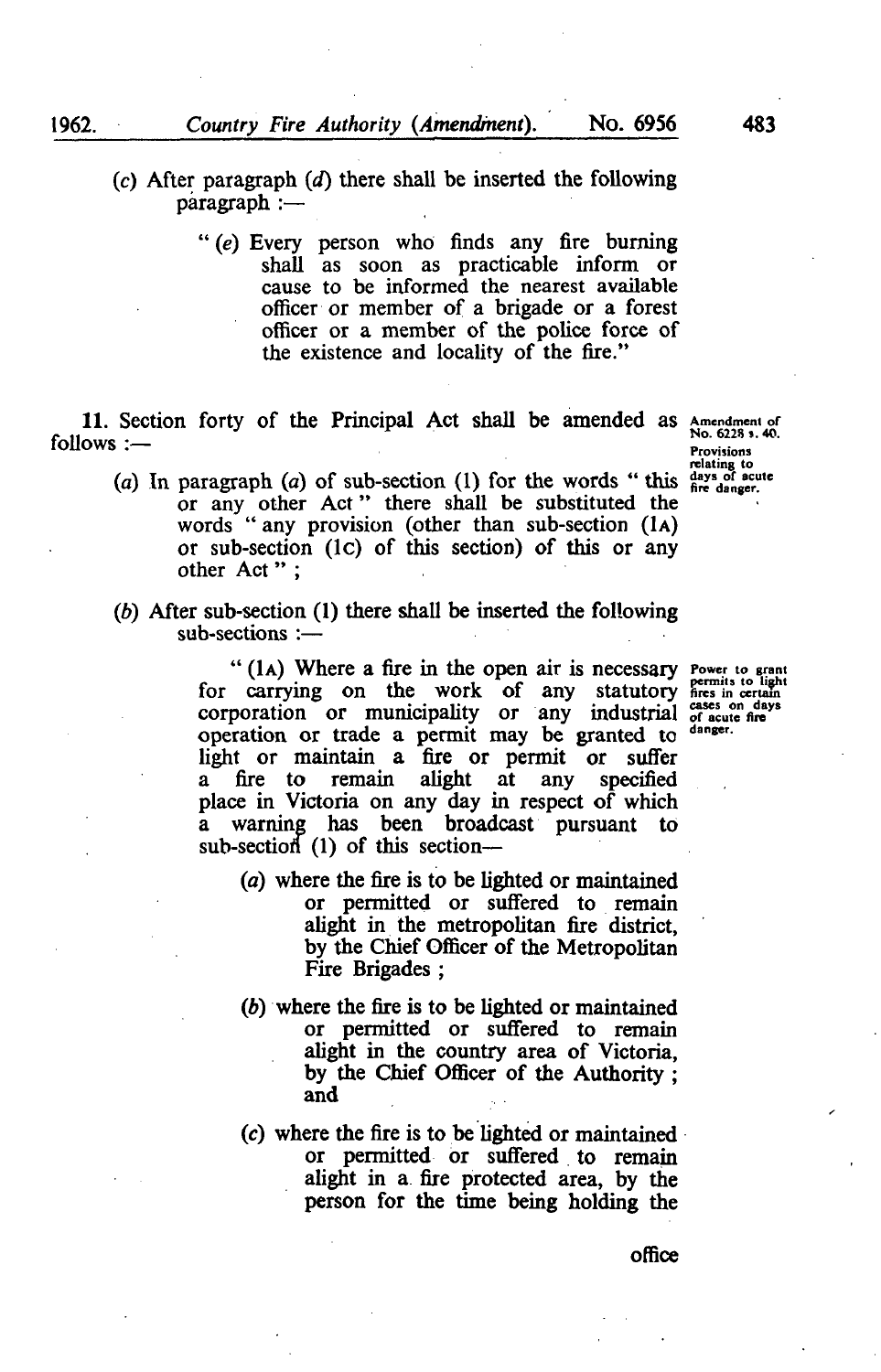**As to form and conditions of permit and issue thereof.** 

**Appeal to Minister.** 

**Amendment of No. 6228 5. 44. Duties of Regional Omcers as to inspection. Ac.** 

office of or acting as the Chief of the Division *of* Forest Protection in the State Forests Department—

and a permit may be limited to the day in respect of which a warning has been so broadcast or may be granted for that day and any specified subsequent days or generally for any specified future period.

(1B) Every permit so granted shall be in writing and shall be subject to any prescribed conditions and to such other conditions specified therein as the Chief Officer or person granting the permit thinks fit and that Chief Officer or person—

- *(a)* may in any particular case authorize any person to sign and issue the permit on his behalf ; and
- *(b)* may at any time revoke the permit.

(Ic) A person who has been refused a permit under sub-section (1A) of this section or who has beer; granted a permit subject to conditions to which he objects or whose permit has been revoked pursuant to sub-section (1B) of this section may apply to the Chief Secretary for a permit and the Chief Secretary may grant a permit subject to such conditions as he may think fit or may refuse to grant a permit and may at any time revoke any permit granted by him." ;

(c) In sub-section (2) for the words " the last preceding sub-section" there shall be substituted the words " sub-section (1) of this section or who having been granted a permit pursuant to sub-section (1A) or  $sub-section (1c) of this section lights a fire in the$ open air on a day in respect of which a warning has been broadcast pursuant to the said sub-section (1) or permits or suifers a fire in the open air to remain alight on any such day without complying with every condition to which the permit is subject".

12. (1) In section forty-four of the Principal Act—

- *(a)* for the words "all rural districts" there shall be substituted the words " all rural and urban districts"; and
- (6) for the words " rural district " there shall be substituted the words " rural or urban district".

(2) In